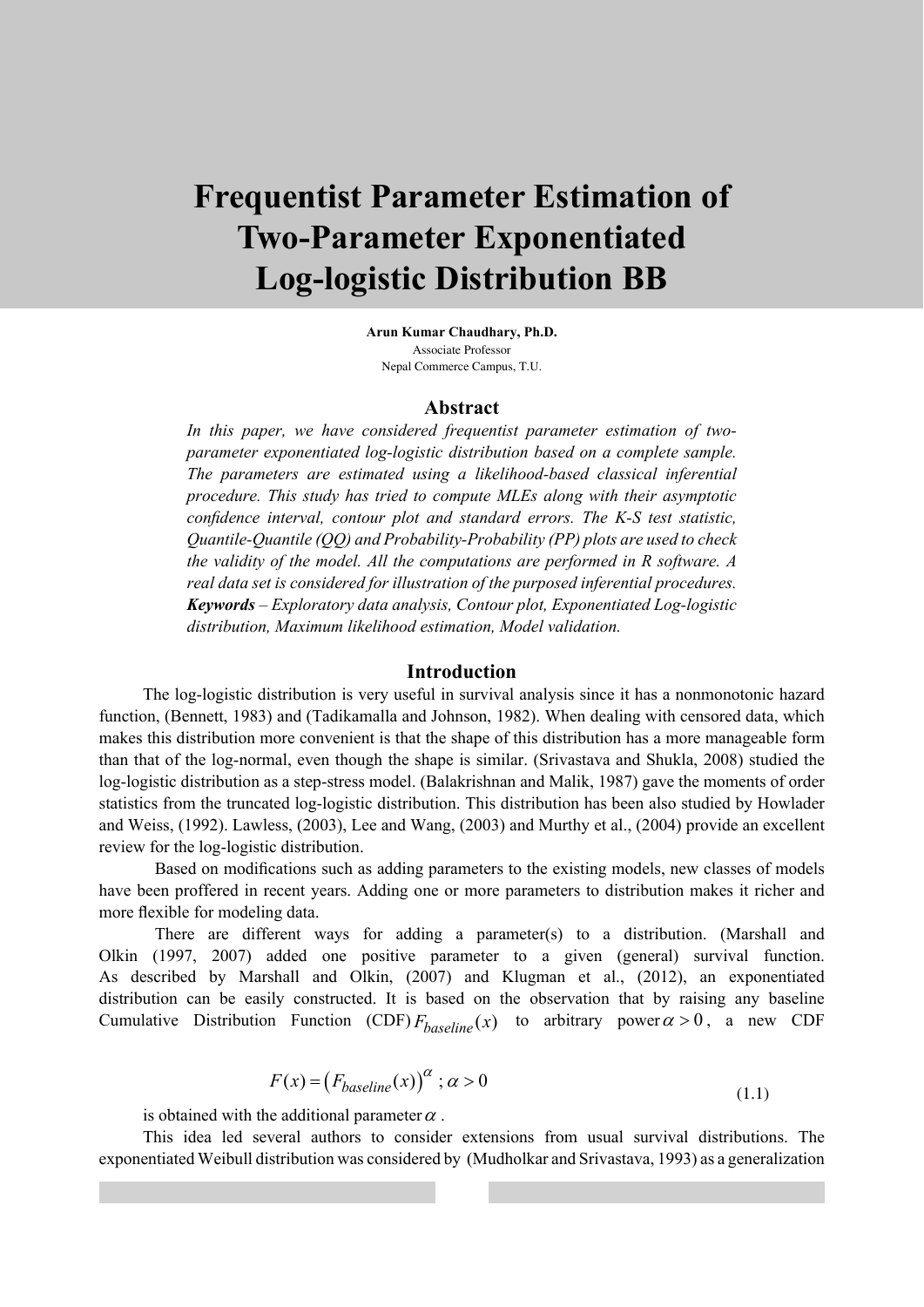of the Weibull distribution. The reliability test plan for exponentiated log-logistic distribution was studied by (Rosaiah, et al. (2006, 2007)). The Kumaraswamy-log-logistic distribution was introduced by (Santana et al., 2012) which includes exponentiated log-logistic distribution. Chaudhary and Kumar (2014) obtained the maximum likelihood and Bayes estimators for the parameters, the posterior predictive check procedure for evaluating the model fit and the reliability function of the three-parameter exponentiated log-logistic distribution using Markov Chain Monte Carlo simulation method.

The CDF of the log-logistic distribution is given by

$$
F_{LL}(x; \beta, \lambda) = \frac{(x/\lambda)^{\beta}}{1 + (x/\lambda)^{\beta}} \; ; (\beta, \lambda) > 0, \quad x > 0 \tag{1.2}
$$

where  $\beta > 0$  is the shape and  $\lambda > 0$  is the scale parameter.

The CDF of the exponentiated log-logistic(ELL) distribution is defined by raising  $F_{LL}(x)$  to the power of  $\alpha$ , namely  $F(x) = (F_{LL}(x))^{\alpha}$ . The distribution function of ELL distribution with three parameters is given by

$$
F(x; \alpha, \beta, \lambda) = \left\{ \frac{(x/\lambda)^{\beta}}{1 + (x/\lambda)^{\beta}} \right\}^{\alpha} ; (\alpha, \beta, \lambda) > 0, x > 0
$$
 (1.3)

Where shape parameters are  $\alpha > 0$  and  $\beta > 0$  and the scale parameter is  $\lambda > 0$ . The model reduces to the log-logistic distribution when  $\alpha = 1$ .  $\lambda = 1$  can be assumed without any loss of generality since  $\lambda$  it is the scale parameter. When  $\lambda = 1$  three-parameter ELL distribution reduces to twoparameter ELL distribution and we shall denote it as  $ELL(\alpha, \beta)$ .

The rest of the article is arranged as given. The model and its features are introduced in Section 2. The real data set and its exploratory data analysis, maximum likelihood estimation (MLE) and model validation are described in Section 3.Conclusions are given in Section 4. The Exponentiated Log-logistic Model

The Cumulative Distribution Function (CDF) of two-parameter exponentiated log-logistic (ELL) distribution is given by

$$
F(x; \alpha, \beta) = \left\{ \frac{x^{\beta}}{1 + x^{\beta}} \right\}^{\alpha} ; (\alpha, \beta) > 0, \quad x > 0
$$
 (2.1)

where the shape parameters are  $\alpha > 0$  and  $\beta > 0$ .

And the corresponding Probability Density Function (PDF) with shape parameters  $\alpha > 0$  and  $\beta > 0$ is given by

$$
f(x; \alpha, \beta) = \frac{\alpha \beta x^{\alpha \beta}}{x \left[1 + x^{\beta}\right]^{\alpha + 1}} \quad ; (\alpha, \beta) > 0, x > 0. \tag{2.2}
$$

The reliability/survival function is given by

$$
R(x; \alpha, \beta) = 1 - \left\{ \frac{x^{\beta}}{1 + x^{\beta}} \right\}^{\alpha} ; (\alpha, \beta) > 0, \quad x > 0.
$$
 (2.3)

 $\sim$  2  $\sim$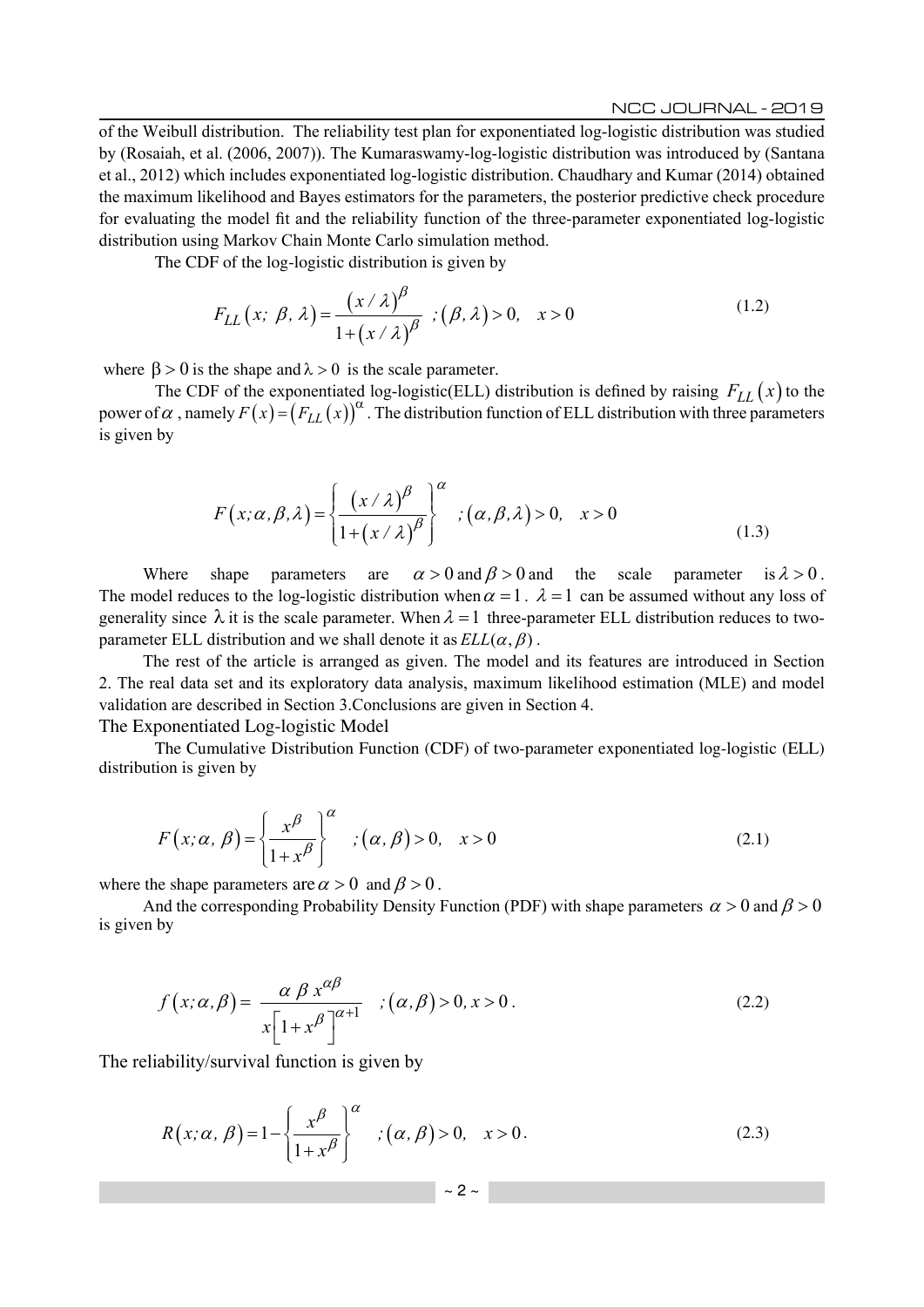

**Figure 1** The probability density function (Left panel); The hazard function (Right panel) of *ELL*( $\alpha$ ,  $\beta$ ) distribution for  $\alpha = 1$  and different values of  $\beta$ .

The hazard rate function with shape parameters  $\alpha > 0$  and  $\beta > 0$  is

$$
h(x; \alpha, \beta) = \frac{\alpha \beta x^{\alpha \beta}}{x(1+x^{\beta})^{\alpha+1}} \left(1 - \left\{\frac{x^{\beta}}{1+x^{\beta}}\right\}^{\alpha}\right)^{-1}; (\alpha, \beta) > 0, x > 0.
$$
 (2.4)

The quantile function is given by

$$
x_p = \left(p^{-1/\alpha} - 1\right)^{-1/\beta}; \quad 0 < p < 1. \tag{2.5}
$$

The random deviate can be generated from  $ELL(\alpha, \beta)$  by

$$
x = \left(u^{-1/\alpha} - 1\right)^{-1/\beta}; 0 < u < 1
$$
\n(2.6)

where u have the  $U(0, 1)$  distribution.

The  $r^{th}$  moment and mode are given by

$$
\mu'_{r} = \frac{\alpha}{\Gamma(\alpha+1)} \Gamma\left(\alpha + \frac{r}{\beta}\right) \Gamma\left(1 - \frac{r}{\beta}\right) \quad ; -\beta < r < \beta
$$
\n
$$
\text{and Mode} = \left(\frac{\alpha\beta - 1}{\beta + 1}\right)^{1/\beta} \quad ; \alpha\beta \ge 1 \, .
$$
\n(2.7)

Some of the typical  $ELL(\alpha, \beta)$  density functions for different values of  $\beta$  and  $\alpha = 1$  are depicted in Figure 1 (left panel). It is evident from Figure 1 that the density function of the ELL distribution can take different shapes. Figure 1(right panel) exhibits the different hazard rate functions of  $ELL(\alpha, \beta)$  distribution.

## **Data, Maximum likelihood estimation and Model validation**

The following real data set is considered for illustration of the proposed methodology. The data given below represent active repair times (in hours) for 46 repair times of an airborne communication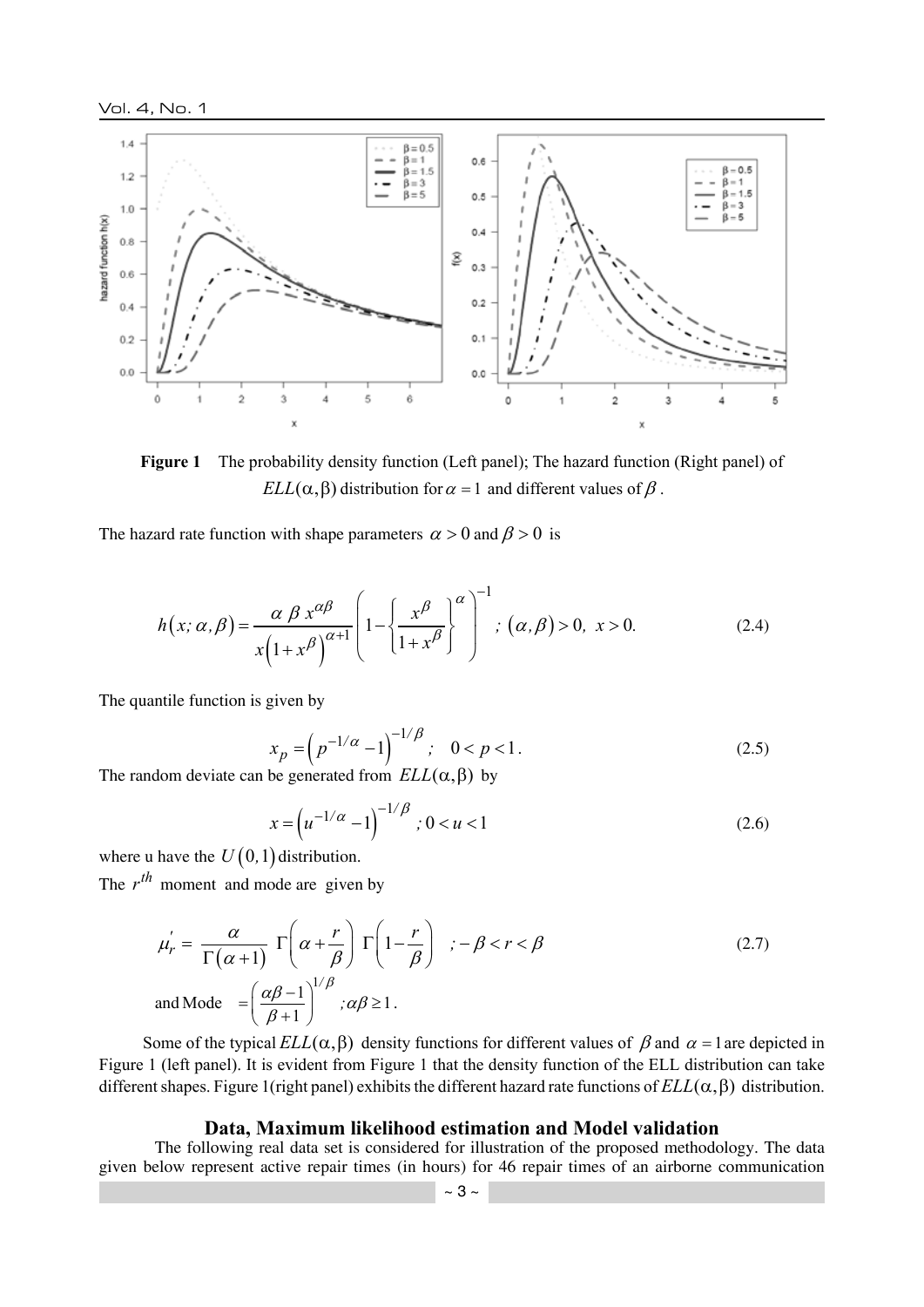transceiver. (Chhikara and Folks, 1977) fitted a two-parameter inverse Gaussian distribution. The data are presented below:

0.2, 0.3, 0.5, 0.5, 0.5, 0.5, 0.6, 0.6, 0.7, 0.7, 0.7, 0.8, 0.8, 1.0, 1.0, 1.0, 1.0, 1.1, 1.3, 1.5, 1.5, 1.5, 1.5, 2.0, 2.0, 2.2, 2.5, 2.7, 3.0, 3.0, 3.3, 3.3, 4.0, 4.0, 4.5, 4.7, 5.0, 5.4, 5.4, 7.0, 7.5, 8.8, 9.0, 10.3, 22.0, 24.5

#### Exploratory data analysis (EDA)

Exploratory data analysis (EDA) provides a variety of graphical tools for quickly summarizing and gaining insight into a set of data (Tukey, 1977). It allows data to speak for themselves, without making assumptions and conducting formal analyses. The descriptive statistical methods quantitatively describe the main features of data.



#### **Figure 2** Boxplot

The main data features are (i) measures of central tendency(e.g. mean and median); (ii) measures of variability (e.g., standard deviation) and (iii) measures of relative standing (e.g.,quantiles). The descriptive statistics for the above data set are presented in Table 1. We have plotted the boxplot in Figure 2, which shows that the data set contains three "outliers". The estimation of the parameter of the proposed model is obtained by the method of maximum likelihood(ML) estimation.

## **Maximum likelihood estimation (MLE) and asymptotic confidence intervals**

In this section, we briefly discuss the maximum likelihood estimators (MLE's) of the two-parameter ELL distribution and discuss their asymptotic properties to obtain approximate confidence intervals based on MLE's.

Let a random sample  $\underline{x} = (x_1, \ldots, x_n)$  of size n can be taken from  $ELL(\alpha, \beta)$ , then the loglikelihood function  $\ell(\alpha, \beta)$  can be written as;

$$
\ell(\alpha, \beta) = n \log \alpha + n \log \beta + \alpha \sum_{i=1}^{n} \log \left( x_i^{\beta} \right) - \sum_{i=1}^{n} \log x_i - (\alpha + 1) \sum_{i=1}^{n} \log \left( 1 + x_i^{\beta} \right). \tag{4.1}
$$

Therefore, in order to obtain the MLE's of  $\alpha$  and  $\beta$ , we can maximize (4.1) directly with respect to  $\alpha$  and  $\beta$ or the following two non-linear equations can be solved using iteration method e.g. Newton-Raphson method

$$
\frac{\partial \ell}{\partial \alpha} = \frac{n}{\alpha} + \sum_{i=1}^{n} \log \left( x_i^{\beta} \right) - \sum_{i=1}^{n} \log \left( 1 + x_i^{\beta} \right) = 0
$$
  

$$
\frac{\partial \ell}{\partial \beta} = \frac{n}{\beta} + \alpha \sum_{i=1}^{n} \log \left( x_i \right) - (\alpha + 1) \sum_{i=1}^{n} \left( \frac{x_i^{\beta}}{1 + x_i^{\beta}} \right) \log \left( x_i \right) = 0
$$
  
Let us denote the parameter vector by  $\underline{\theta} = (\alpha, \beta)$  and the corresponding MLE of  $\underline{\theta}$  as  $\underline{\hat{\theta}} = (\hat{\alpha}, \hat{\beta})$ ,  
 $\sim 4 \sim$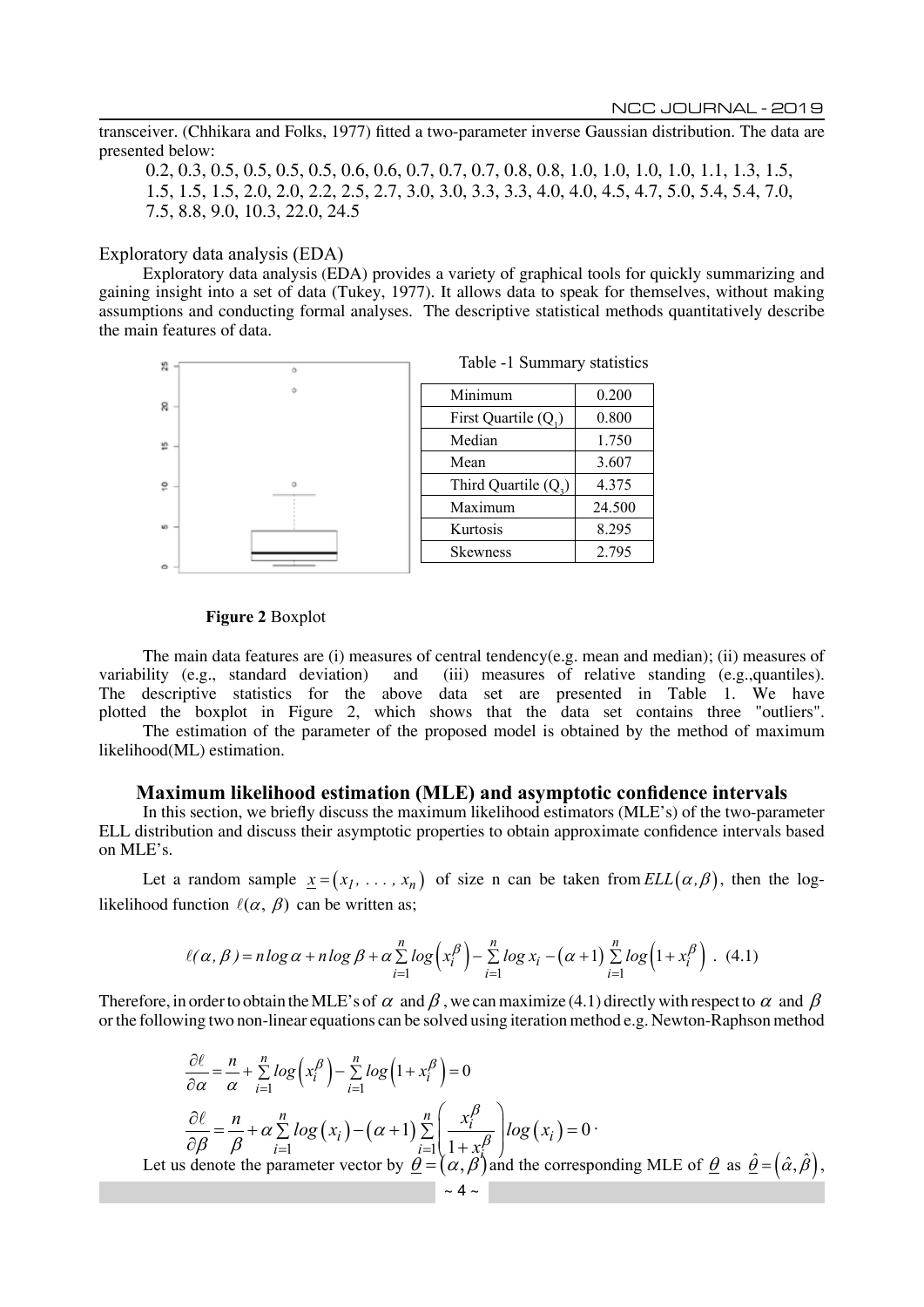then the asymptotic normality results in

$$
\left(\underline{\hat{\theta}} - \underline{\theta}\right) \to N_2 \left(0, \left(I\left(\underline{\theta}\right)\right)^{-1}\right) \tag{4.2}
$$

where  $I(\underline{\theta})$  is the Fisher's information matrix given by

$$
I(\underline{\theta}) = -\begin{bmatrix} E\left(\frac{\partial^2 \ell}{\partial \alpha^2}\right) & E\left(\frac{\partial^2 \ell}{\partial \alpha \partial \beta}\right) \\ E\left(\frac{\partial^2 \ell}{\partial \beta \partial \alpha}\right) & E\left(\frac{\partial^2 \ell}{\partial \beta^2}\right) \end{bmatrix} . \tag{4.3}
$$

In practice, as we do not know  $\theta$ , it is useless that the MLE has asymptotic variance  $(I(\theta))^{-1}$ . Hence, the asymptotic variance can be approximated by "plugging in" the estimated value of the parameters. The common procedure is to use the observed Fisher information matrix  $O(\hat{\theta})$  (as an estimate of the information matrix  $I(\theta)$ ) given by

$$
O(\hat{\underline{\theta}}) = -\begin{bmatrix} \frac{\partial^2 \ell}{\partial \alpha^2} & \frac{\partial^2 \ell}{\partial \alpha \partial \beta} \\ \frac{\partial^2 \ell}{\partial \beta \partial \alpha} & \frac{\partial^2 \ell}{\partial \beta^2} \end{bmatrix}_{(\hat{\alpha}, \hat{\beta})} = -H(\theta)|_{\theta = \hat{\underline{\theta}}}
$$
(4.4)

where H is the Hessian matrix,  $\theta = (\alpha, \beta)$  and  $\hat{\theta} = (\hat{\alpha}, \hat{\beta})$ . To maximize the likelihood, the Newton-Raphson algorithm produces the observed information matrix. Therefore, the variance-covariance matrix is given by

$$
\left(-H(\underline{\theta})\Big|_{\underline{\theta}=\underline{\hat{\theta}}}\right)^{-1} = \begin{pmatrix} var(\hat{\alpha}) & cov(\hat{\alpha}, \hat{\beta}) \\ cov(\hat{\beta}, \hat{\alpha}) & var(\hat{\beta}) \end{pmatrix}.
$$
\n(4.5)

Hence, approximate  $100(1 - \gamma)$ % confidence intervals for  $\alpha$  and  $\beta$  can be constructed from the asymptotic normality of MLEs as

$$
\hat{\alpha} \pm z_{\gamma/2} \sqrt{var(\hat{\alpha})}
$$
 and  $\hat{\beta} \pm z_{\gamma/2} \sqrt{var(\hat{\beta})}$  (4.6)

where  $z_{\gamma/2}$  is the upper percentile of standard normal variate.

#### Computation of MLE

We have started the iterative procedure by maximizing the log-likelihood function given in the equation (4.1) directly with an initial guess for  $\alpha = 0.5$   $\beta = 0.5$  and, far away from the solution. We have used optim( ) function in R, (R Development Core Team, 2013) and (Rizzo, 2008), with the option Newton-Raphson method. The iterative process stopped only after 26 iterations. We obtain  $\hat{\alpha} = 1.838$  and  $\hat{\beta} = 1.3297$  and the corresponding log-likelihood value is  $\ell(\hat{\alpha}, \hat{\beta}) = -100.474$ . We have plotted the contour plot  $\ell(\alpha, \beta)$  in Figure 3, the (+) indicates the MLE.

The 95% confidence interval is computed using (4.5) and (4.6). Table 2 shows the ML estimates, standard error (SE) and 95 % Confidence Intervals for the parameters alpha and beta.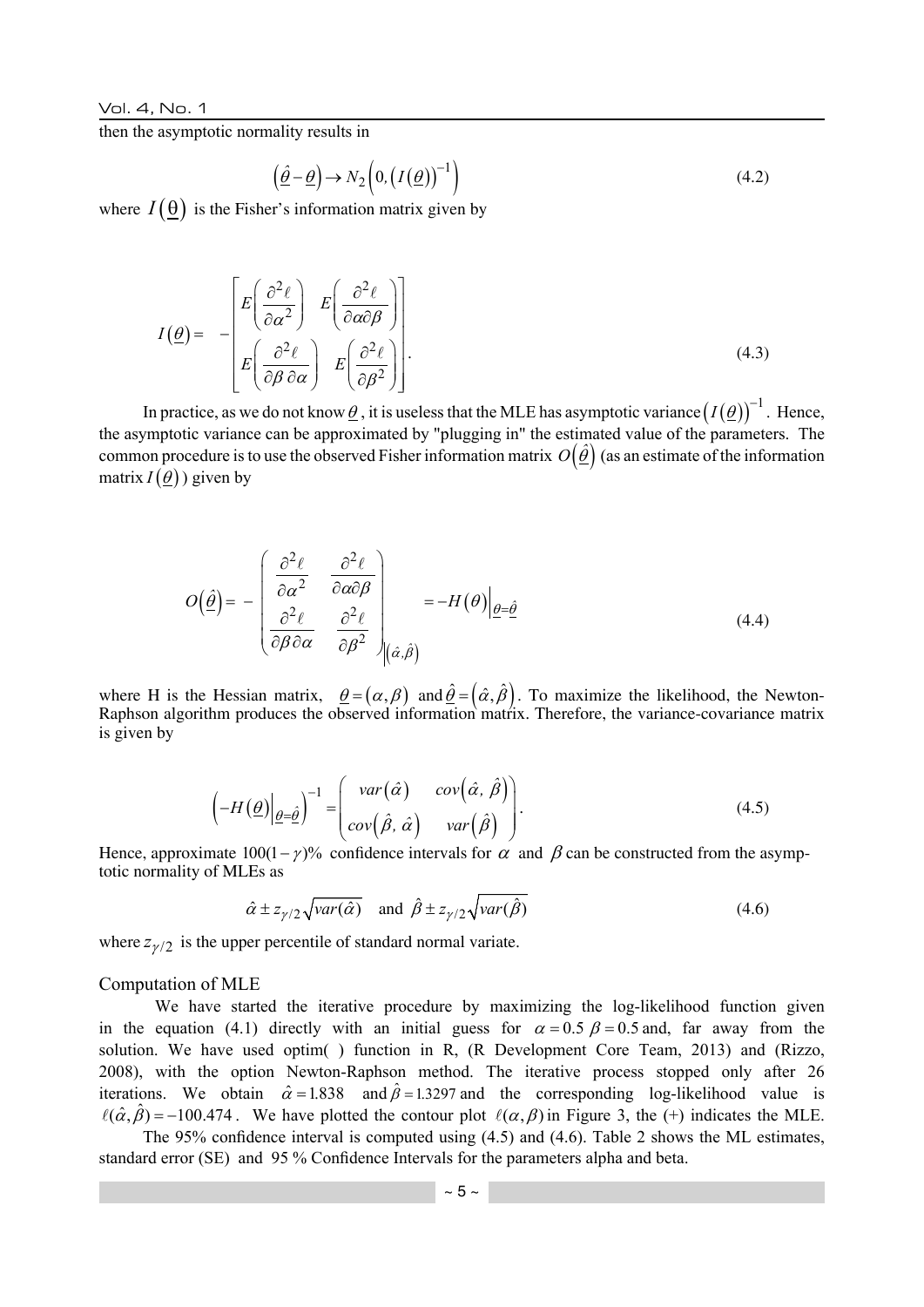The Akaike information criterion (AIC) and Bayesian information criterion (BIC) are defined as

$$
AIC = -2\ell(\hat{\theta}) + 2p \text{ and}
$$

 $BIC = -2\ell(\hat{\theta}) + p \log(n)$ 

where  $\hat{\theta} = (\hat{\alpha}, \hat{\beta})$  is the ML estimate of  $\theta = (\alpha, \beta)$ and p is the number of parameters estimated in the model. The smaller the value of AIC and BIC, the better will be the model. The values of the information measures are AIC=  $204.9$  and BIC =  $208.6$ , respectively.



| Table 2 MLE, standard error and 95% confidence |
|------------------------------------------------|
| interval                                       |

| <b>Parameter</b> | MLE.   | <b>Std. Error</b> | 95% Confidence Interval |
|------------------|--------|-------------------|-------------------------|
| alpha            | 1.8381 | 0.27185           | (1.3053, 2.3709)        |
| beta             | 1 3297 | 0.15382           | (1.0282, 1.6312)        |

## **Model Validation**

Once the parameters have been obtained by the method of maximum likelihood, the Kolmogorov-Smirnov (KS) distance between the fitted distribution function and the empirical distribution function is used to check the validity of the model.

The graphical methods Quantile-Quantile (QQ) and Probability–Probability (PP) plots are used for the suitability of the model under consideration. The value of the K-S test statistic is 0.0899 and the corresponding p-value is given by 0.8514. The higher p-value clearly indicates that ELL distribution can be used to analyze the given data set, and we have also plotted the empirical distribution function and the fitted distribution function in Figure 4. It is clear that the estimated ELL distribution provides a reasonable fit to the given data, **(**Kumar and Ligges, 2011).  $\overline{a}$ 

Further support for this finding can be obtained by inspecting the probability-probability (P–P) and quantile-quantile (Q–Q) plots. The P-P plot shows the empirical and theoretical distribution functions. The estimated versus the observed quantiles can be shown by the Q-Q plot. As can be seen from the straight line pattern in Figure 5 the ELL fits the data well.



**Figure 4** The empirical and fitted distribution function.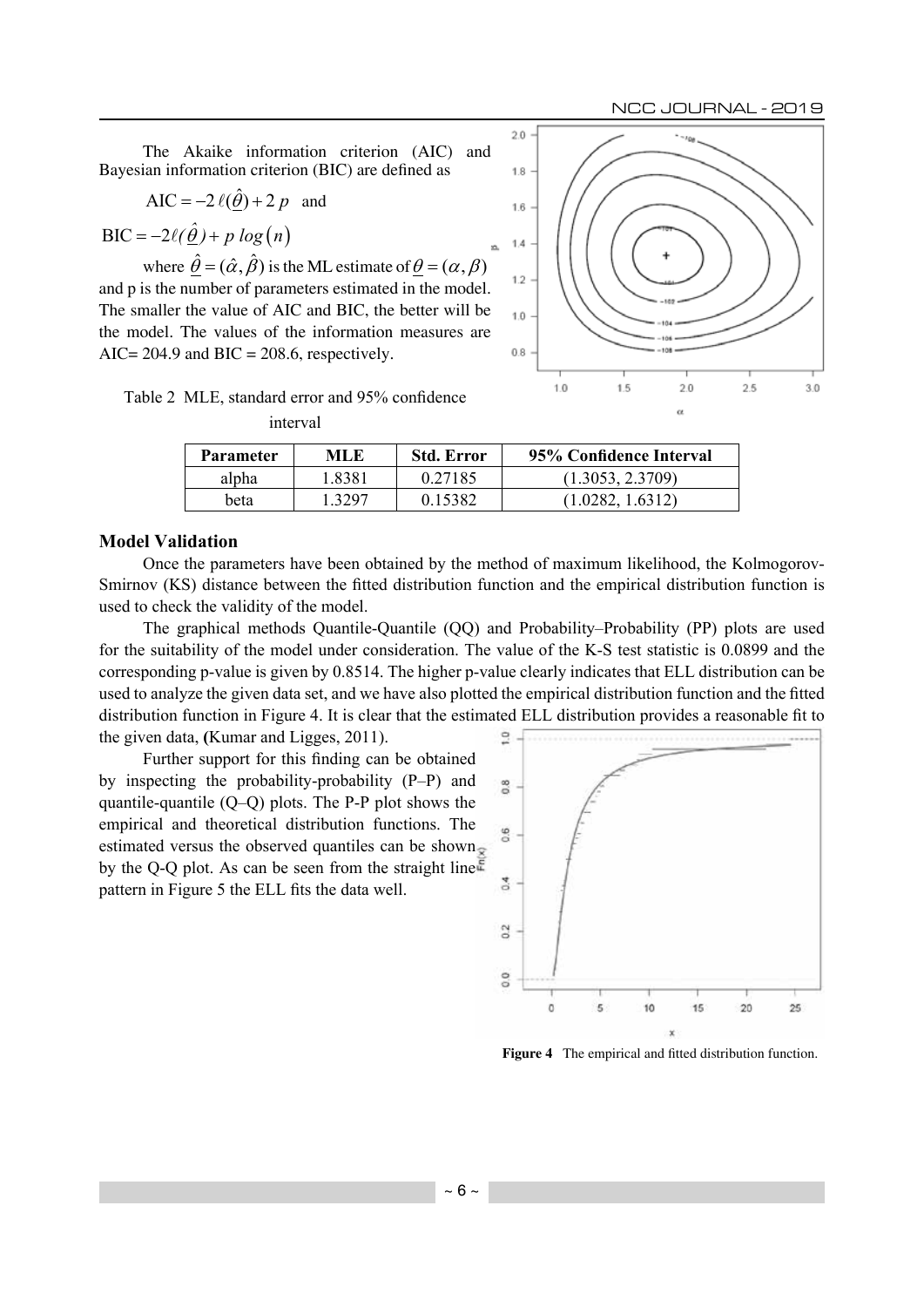

Figure 5 Probability-Probability (PP) plot (left panel); Quantile-Quantile (QQ) plot (right panel) using MLEs as estimate

#### **Conclusions**

We have discussed frequentist inferential procedures in order to compute parameters of exponentiated log-logistic distribution by the method of maximum likelihood (ML) estimation. We have obtained the approximate confidence intervals for parameters and contour plot of the log-likelihood function. We have used exploratory data analysis techniques and the descriptive statistical methods which describe the main features of data. The K-S test statistic, the graphical methods Q-Q and P-P plots are used for the suitability of the model under consideration. The value of K-S test statistic, Q-Q, and P-P plots show that the two-parameter exponentiated log-logistic distribution fits the data well.

## **References**

- Balakrishnan, N. and Malik, H.J. (1987). Moments of order statistics from truncated log-logistic distribution. *Journal of Statistical Planning and Inference***.** 17: 251-267.
- Bennette, S. (1983). Log-logistic regression models for survival data. Applied Statistics. 32: 165 171.
- Chaudhary, A.K. and Kumar, V.(2014), "Bayesian Estimation of Three- Parameter Exponentiated Loglogistic Distribution"International journal of Statistika and Mathematika,9 (2),66-81.
- Chhikara, R.S. and Folks, J.L. (1977). The inverse Gaussian distribution as a lifetime model. *Technometrics*. 19: 461-468.
- Gupta, R. D., and Kundu, D. (1999). Generalized exponential distributions. *Australian and New Zealand Journal of Statistics*. 41(2): 173 - 188.
- Howlader, H.A. and Weiss, G.(1992). Log-logistic survival estimation based on failure-censored data. *Journal of Applied Statistics*. 19, No. 2: 231-240. Klugman, S.; Panjer, H. and Willmot, G. (2012) *Loss Models: From Data to Decisions.* (4th edition). John Wiley & Sons, New York.
- Kumar, V. and Ligges, U. (2011). *reliaR: A package for some probability distributions*. http://cran.r-project. org/web/packages/reliaR/index.html.
- Lawless, J. F., (2003). *Statistical Models and Methods for Lifetime Data*. 2nd ed., John Wiley and Sons, New York.
- Marshall, A. W., and Olkin, I. (1997). A new method for adding a parameter to a family of distributions with application to the exponential and Weibull families. *Biometrika.* 84(3): 641–652.